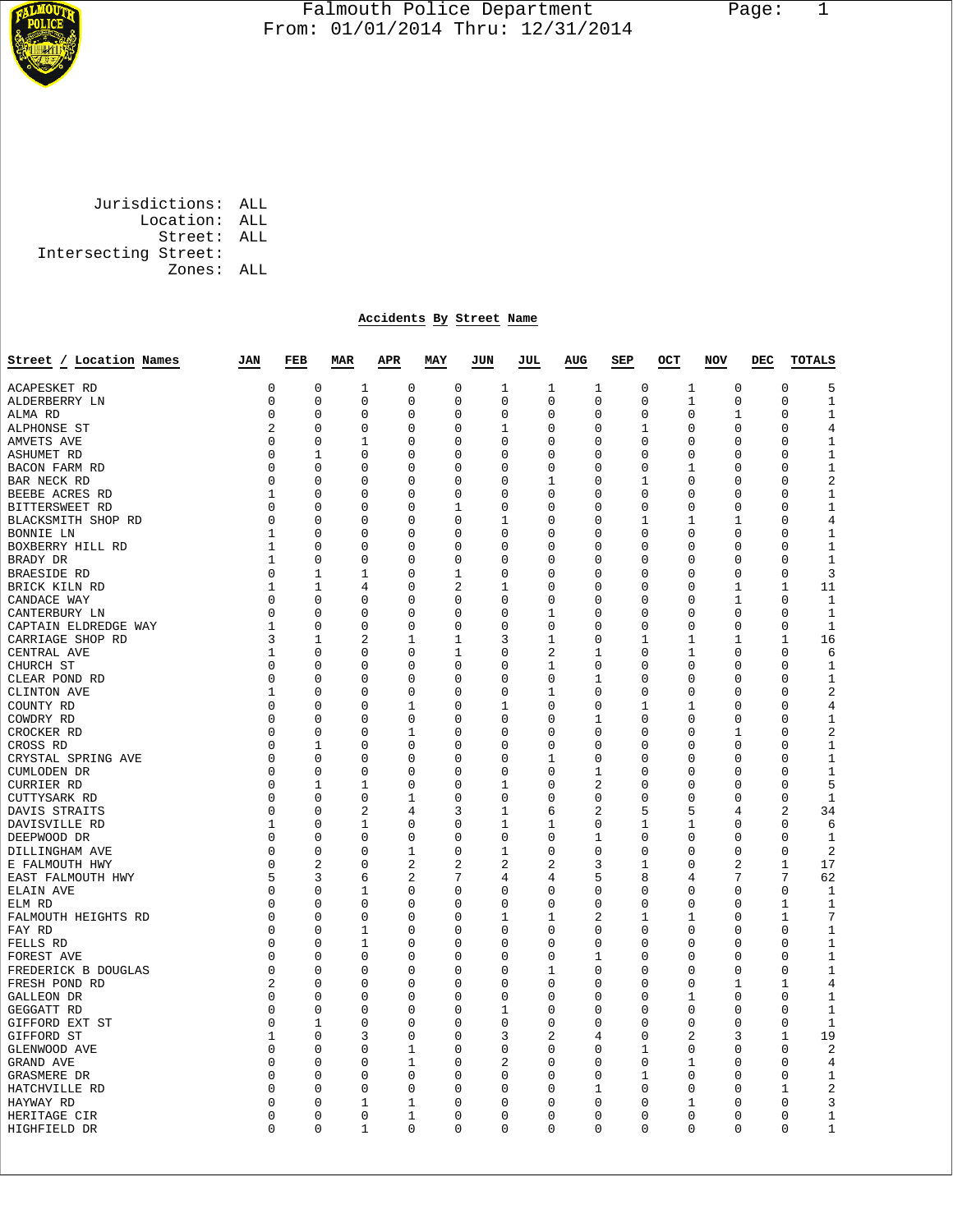## Falmouth Police Department Page: 2 From: 01/01/2014 Thru: 12/31/2014

| HOMESTEAD LN          | 0           | 1           | 0           | 0 | 0 | 0           | 0           | 0 | 0           | 1 | 0        | 1           | 3              |
|-----------------------|-------------|-------------|-------------|---|---|-------------|-------------|---|-------------|---|----------|-------------|----------------|
| HOOPPOLE RD           | 0           | 0           | 1           | 0 | 0 | 0           | 0           | 0 | 0           | 0 | 0        | 0           | $\mathbf 1$    |
| <b>JERICHO PATH</b>   | $\mathbf 0$ | 0           | 0           | 1 | 0 | 0           | 0           | 0 | 0           | 0 | 0        | 0           | $\mathbf 1$    |
|                       |             |             |             |   |   |             |             |   |             |   |          |             |                |
| JOHN PARKER RD        | 0           | 1           | 0           | 0 | 0 | 1           | 1           | 0 | 1           | 0 | 0        | 0           | 4              |
| JONES RD              | 2           | 2           | 0           | 0 | 0 | $\sqrt{2}$  | 1           | 2 | 3           | 1 | 1        | $\mathbf 1$ | 15             |
| KATHARINE LEE BATES   | 0           | 0           | 0           | 0 | 0 | 0           | 1           | 1 | 0           | 0 | 0        | $\mathbf 0$ | $\overline{c}$ |
| KATHY ANN LN          | 0           | 0           | 0           | 0 | 1 | 0           | 0           | 0 | 0           | 0 | 0        | 0           | $\mathbf 1$    |
|                       |             |             |             |   |   |             |             |   |             |   |          |             |                |
| KERRYWOOD DR          | 0           | 0           | 0           | 0 | 0 | 0           | 0           | 0 | 0           | 1 | 0        | 0           | $\mathbf 1$    |
| KING ST               | 0           | $\mathbf 0$ | $\mathbf 0$ | 0 | 0 | 0           | 0           | 1 | 0           | 0 | 0        | 0           | $1\,$          |
| KOMPASS DR            | 1           | 0           | 0           | 0 | 0 | 0           | 0           | 0 | 0           | 0 | 0        | 0           | $\mathbf 1$    |
|                       | $\mathbf 0$ | 0           | 0           | 0 | 0 | 0           | 0           | 0 | 1           | 0 | 0        | 0           | $1\,$          |
| LAKE LEAMAN RD        |             |             |             |   |   |             |             |   |             |   |          |             |                |
| LAKE SHORE DR         | 0           | 0           | 1           | 0 | 0 | 0           | 0           | 0 | 0           | 0 | 0        | 0           | $1\,$          |
| LAKEVIEW AVE          | 0           | 0           | 0           | 2 | 0 | 0           | 0           | 0 | 0           | 0 | 0        | 0           | $\sqrt{2}$     |
| LEONARD DR            | 0           | 0           | 0           | 0 | 0 | 0           | 0           | 0 | 0           | 0 | 0        | 1           | $\mathbf 1$    |
|                       |             |             |             |   |   |             |             |   |             |   |          |             |                |
| LIBRARY LN            | 0           | 0           | 0           | 0 | 1 | 0           | 0           | 0 | 0           | 0 | 0        | 0           | $1\,$          |
| LOCHSTEAD DR          | 0           | 0           | 0           | 0 | 0 | 0           | 1           | 0 | 0           | 0 | 0        | 0           | $\mathbf 1$    |
| LOCUST ST             | 0           | 0           | 1           | 0 | 0 | 0           | 1           | 1 | 1           | 1 | 0        | 1           | 6              |
| LOCUSTFIELD RD        | 0           | 1           | 0           | 0 | 0 | 0           | 0           | 0 | 0           | 0 | 0        | $\mathbf 0$ | 1              |
|                       |             |             |             |   |   |             |             |   |             |   |          |             |                |
| LUSCOMBE AVE          | 0           | 0           | 0           | 0 | 0 | 0           | 0           | 0 | 0           | 0 | 1        | 0           | 1              |
| MAIN ST               | 4           | 6           | 7           | 3 | 3 | 7           | 13          | 3 | 7           | 4 | 5        | 3           | 65             |
| MARAVISTA AVE         | 0           | 0           | 1           | 1 | 0 | 3           | 0           | 1 | 2           | 0 | 0        | 1           | 9              |
| MARAVISTA AVE EXT     | 0           | 0           | 1           | 0 | 0 | 0           | 1           | 1 | 0           | 1 | 0        | 1           | 5              |
|                       |             |             |             |   |   |             |             |   |             |   |          |             |                |
| MARY MANUEL WAY       | $\Omega$    | 0           | 0           | 0 | 1 | 0           | 0           | 0 | 0           | 0 | 0        | 0           | 1              |
| MBL ST                | 0           | 0           | 0           | 0 | 0 | 0           | 0           | 1 | 0           | 0 | 0        | 0           | $1\,$          |
| MENAUHANT RD          | 0           | 1           | 0           | 0 | 0 | 1           | 1           | 1 | 0           | 0 | 1        | 0           | 5              |
|                       | 0           | 0           | 0           | 0 | 0 | 0           | 0           | 0 | 0           | 0 | 1        | 0           | $1\,$          |
| MEREDITH DR           |             |             |             |   |   |             |             |   |             |   |          |             |                |
| METOXIT RD            | 0           | 0           | 0           | 0 | 0 | 0           | 1           | 0 | 0           | 0 | 0        | $\mathbf 0$ | $1\,$          |
| MILL RD               | 0           | 0           | 0           | 0 | 0 | 0           | 0           | 1 | 0           | 0 | 0        | 0           | $\mathbf 1$    |
| MILLFIELD ST          | $\mathbf 0$ | 0           | 0           | 0 | 0 | 0           | 1           | 0 | 0           | 0 | 0        | 0           | $1\,$          |
| MINOT ST              | 0           | 0           | $\mathbf 0$ | 0 | 0 | 1           | 0           | 0 | 0           | 0 | 0        | $\mathbf 0$ | $1\,$          |
|                       |             |             |             |   |   |             |             |   |             |   |          |             |                |
| MONMOUTH CIR          | 1           | 0           | 0           | 0 | 0 | 0           | 0           | 0 | 0           | 0 | 0        | 0           | $\mathbf 1$    |
| MOORLAND RD           | 0           | 0           | 0           | 1 | 0 | 0           | 0           | 0 | 0           | 0 | 0        | 0           | $1\,$          |
| N FALMOUTH HWY        | 0           | 0           | 1           | 0 | 0 | 0           | 2           | 0 | 1           | 0 | 0        | 0           | 4              |
| NANTUCKET AVE         | 0           | 0           | 2           | 0 | 0 | 1           | 0           | 0 | 0           | 0 | 0        | 0           | 3              |
| NASHAWENA ST          | $\Omega$    | 0           | 0           | 0 | 0 | 0           | 0           | 0 | 0           | 1 | 0        | 0           | $\mathbf 1$    |
|                       |             |             |             |   |   |             |             |   |             |   |          |             |                |
| NOBSKA RD             | 0           | 0           | 0           | 0 | 0 | 0           | 0           | 0 | 1           | 0 | 0        | 0           | $1\,$          |
| NORTH FALMOUTH HWY    | 2           | 0           | 0           | 0 | 0 | 0           | 0           | 0 | 0           | 0 | 1        | 0           | 3              |
| NORTH MAIN ST         | 0           | 0           | 0           | 0 | 1 | 0           | 1           | 0 | 1           | 0 | 0        | 1           | 4              |
| NURSERY RD            | 0           | 0           | $\mathbf 0$ | 0 | 0 | 0           | 0           | 0 | 0           | 0 | 1        | 0           | 1              |
| OLD BARNSTABLE RD     | 0           | 1           | 2           | 0 | 1 | 1           | 3           | 0 | 0           | 3 | 2        | 0           | 13             |
|                       |             |             |             |   |   |             |             |   |             |   |          |             |                |
| OLD DOCK RD           | 0           | 0           | 0           | 1 | 0 | 0           | 0           | 0 | 1           | 0 | 0        | 0           | $\sqrt{2}$     |
| OLD MAIN RD           | 0           | 0           | 0           | 0 | 0 | 0           | $\mathbf 1$ | 0 | 0           | 1 | 0        | $\mathbf 0$ | 2              |
| OLD MEETING HOUSE RD  | 1           | 0           | 0           | 0 | 0 | 1           | 0           | 0 | 0           | 1 | 0        | 0           | 3              |
| OSTROM RD             | 1           | 0           | 0           | 0 | 0 | 1           | 2           | 0 | 0           | 0 | 0        | 0           | 4              |
|                       |             |             |             |   |   |             |             |   |             |   |          |             |                |
| OVERLOOK CIR          | 0           | 0           | 1           | 0 | 0 | 0           | 0           | 0 | 0           | 0 | 0        | 0           | $\mathbf 1$    |
| OX BOW RD             | 1           | 0           | 1           | 1 | 0 | 0           | 0           | 0 | 0           | 0 | 0        | 0           | 3              |
| OYSTER POND RD        | 1           | 0           | 0           | 1 | 1 | 0           | 0           | 1 | 0           | 0 | 0        | 0           | 4              |
| PALMER AVE            | 1           | 0           | 3           | 0 | 5 | 6           | 2           | 2 | 1           | 3 | 2        | 3           | 28             |
| PARSONS LN            | 0           | 0           | 0           | 0 | 0 | 0           | 0           | 1 | 0           | 0 | 0        | 0           | 1              |
|                       |             |             |             |   |   |             |             |   |             |   |          |             |                |
| PEQUOSSETT AVE        | 0           | 0           | 0           | 0 | 0 | 1           | 0           | 0 | 0           | 0 | 0        | 0           | 1              |
| PERCIVAL RD           | 0           | 0           | $\mathbf 0$ | 0 | 0 | 0           | 0           | 0 | 0           | 1 | 0        | 0           | $\mathbf 1$    |
| PETERSON RD           | 0           | 1           | 0           | 0 | 0 | 0           | 0           | 0 | 0           | 0 | $\Omega$ | 0           | 1              |
| PILOT WAY             | 0           | 0           | 0           | 0 | 0 | 0           | 0           | 0 | $\mathbf 0$ | 0 | 0        | 1           | 1              |
|                       | 0           | 0           | 0           | 1 | 0 | 0           | 1           | 0 | 0           | 0 | 0        | 0           | 2              |
| PINECREST BEACH DR    |             |             |             |   |   |             |             |   |             |   |          |             |                |
| QUAKER RD             | 0           | 1           | 0           | 0 | 1 | 0           | 0           | 5 | 0           | 1 | 0        | 0           | 8              |
| QUEEN ST              | 0           | 0           | $\mathbf 0$ | 0 | 0 | 0           | 0           | 1 | 0           | 0 | 0        | 0           | $\mathbf 1$    |
| QUISSETT AVE          | 0           | 1           | $\mathbf 0$ | 0 | 0 | 1           | 0           | 0 | 0           | 0 | 0        | 0           | $\sqrt{2}$     |
| RANDOLPH ST           | 0           | 0           | 1           | 0 | 0 | 0           | 0           | 0 | 0           | 0 | 0        | 1           | $\sqrt{2}$     |
| RANSOM RD             | 0           | 0           | 0           | 0 | 0 | 0           | 1           | 0 | 0           | 0 | 0        | 0           | $1\,$          |
|                       |             |             |             |   |   |             |             |   |             |   |          |             |                |
| RED BROOK RD          | 1           | 1           | $\mathbf 1$ | 1 | 0 | 0           | 0           | 0 | 0           | 1 | 0        | 0           | 5              |
| ROBBINS RD            | 0           | 0           | 0           | 0 | 1 | 1           | 0           | 0 | 0           | 0 | 0        | 0           | $\sqrt{2}$     |
| ROSE MORIN LN         | 0           | 0           | 0           | 0 | 1 | 0           | 0           | 0 | 0           | 0 | 0        | 0           | $\mathbf 1$    |
| ROYAL CIR             | 0           | 0           | $\mathbf 0$ | 0 | 0 | 0           | 0           | 0 | 1           | 0 | 0        | 0           | $1\,$          |
| RT 151                | 2           | 3           | 3           | 4 | 6 | 8           | 9           | 4 | 4           | 1 | 5        | 8           | 57             |
|                       |             |             |             |   |   |             |             |   |             |   |          |             |                |
| RT 28 N               | 0           | 0           | 1           | 0 | 0 | 0           | 0           | 0 | 1           | 0 | 0        | 0           | $\sqrt{2}$     |
| RT 28 NORTH           | 0           | 1           | $\mathbf 0$ | 0 | 0 | 0           | 0           | 0 | 0           | 1 | 0        | 3           | 5              |
| RT 28 S               | 1           | 0           | 0           | 0 | 0 | 2           | 0           | 1 | 0           | 0 | 1        | 0           | 5              |
| RT 28 SOUTH           | 0           | 0           | 0           | 0 | 0 | 0           | 0           | 0 | 0           | 1 | 0        | 0           | $\mathbf{1}$   |
|                       | 0           | 0           | $\mathbf 0$ | 0 | 0 | 0           | 0           | 0 | 1           | 0 |          | 2           |                |
| SAM TURNER RD         |             |             |             |   |   |             |             |   |             |   | 1        |             | 4              |
| SAND POINTE SHORES DR | 0           | 0           | 0           | 0 | 0 | 0           | 0           | 0 | 0           | 1 | 0        | 0           | 1              |
| SANDWICH RD           | 6           | 4           | 1           | 1 | 3 | 3           | 6           | 2 | 2           | 4 | 2        | 2           | 36             |
| SCHOOL ST             | 0           | 0           | $\mathbf 0$ | 0 | 0 | $\mathbf 1$ | 1           | 0 | 0           | 0 | 0        | 0           | 2              |
| <b>SCRANTON AVE</b>   | 0           | 0           | 0           | 0 | 0 | 0           | 2           | 3 | 0           | 1 | 0        | 0           | 6              |